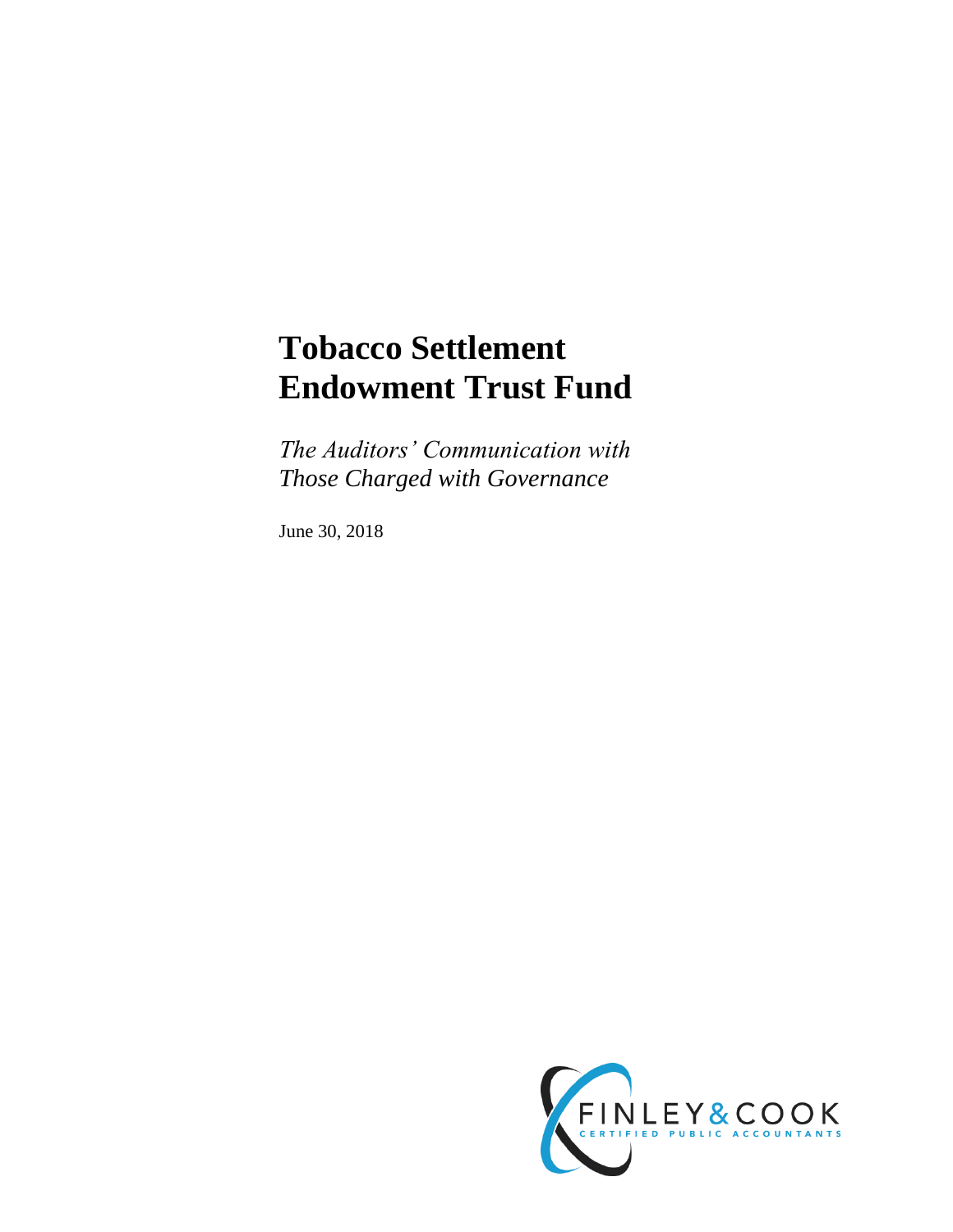

September 28, 2018

Board of Directors and Board of Investors Tobacco Settlement Endowment Trust Fund

We have audited the financial statements of the governmental activities and permanent fund of the Tobacco Settlement Endowment Trust Fund (the "Fund") for the year ended June 30, 2018. Professional standards require that we provide you with information about our responsibilities under auditing standards generally accepted in the United States and *Government Auditing Standards* as well as certain information related to the planned scope and timing of our audit. We have communicated such information in our engagement letter to you dated March 27, 2018. Professional standards also require that we communicate to you the following information related to our audit.

## **Significant Audit Matters**

## *Qualitative Aspects of Accounting Practices*

Management is responsible for the selection and use of appropriate accounting policies. The significant accounting policies used by the Fund are described in Note 2 to the financial statements. The Fund adopted new accounting policies during the year ended June 30, 2018. We noted no transactions entered into by the Fund during the year for which there is a lack of authoritative guidance or consensus. All significant transactions have been recognized in the financial statements in the proper period.

In June 2015, the Governmental Accounting Standards Board issued Statement No. 75, *Accounting and Financial Reporting for Postemployment Benefits Other Than Pensions* (GASB 75). GASB 75 addresses employer and governmental non-employer contributing entities' accounting and financial reporting when participating in an OPEB plan. This statement requires proper recognition of OPEB liabilities by employers and requires a more comprehensive measure of OPEB expense. More robust disclosures will also improve transparency and accountability. GASB 75 is effective for financial statements for the periods beginning after June 15, 2017. The Fund adopted GASB 75 effective July 1, 2017, for the June 30, 2018, reporting year. The adoption of GASB 75 resulted in additional disclosures but did not have a significant impact on the financial statements.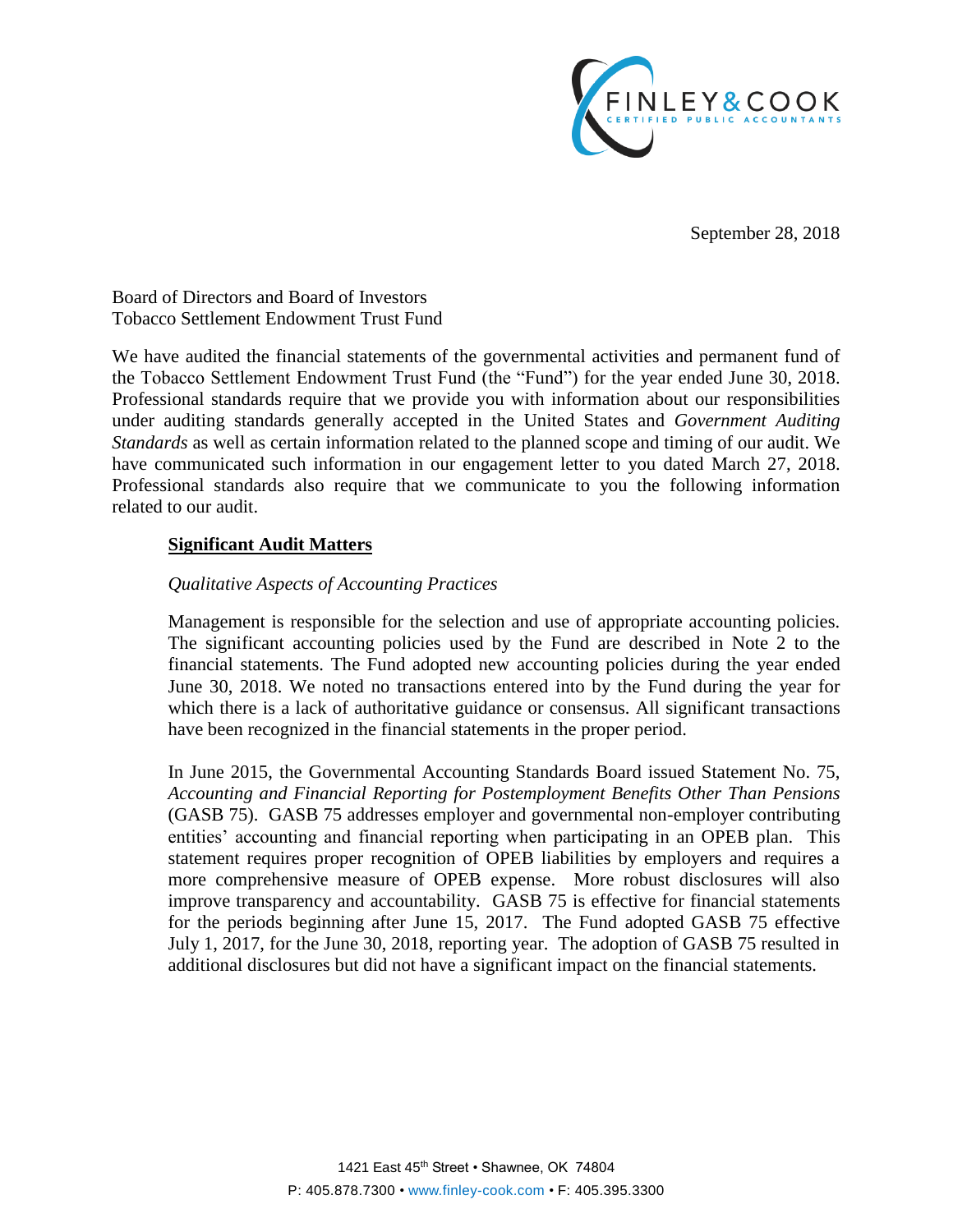Board of Directors and Board of Investors Tobacco Settlement Endowment Trust Fund September 28, 2018 Page -2-

## **Significant Audit Findings, Continued**

*Qualitative Aspects of Accounting Practices, Continued*

In March 2016, GASB issued Statement No. 81, *Irrevocable Split-Interest Agreements*  (GASB 81). GASB 81 provides recognition and measurement guidance for situations in which a government is one of the beneficiaries of an irrevocable split-interest agreement. Irrevocable split-interest agreements are a type of giving by a donor to provide resources to two or more beneficiaries, including governments. GASB 81 provides the recognition and reporting requirements applicable when a government is one of the parties to such an agreement. The Fund adopted GASB 81 effective July 1, 2017. The adoption of GASB 81 did not have a significant impact on the financial statements.

In November 2016, GASB issued Statement No. 83, *Certain Asset Retirement Obligations* (GASB 83). An asset retirement obligation (ARO) is a legally enforceable liability associated with the retirement of a tangible capital asset. GASB 83 establishes criteria for determining the timing and pattern of recognition of a liability and a corresponding deferred outflow of resources for AROs. This Statement requires that recognition occur when the liability is both incurred and reasonably estimable. GASB 83 also requires disclosure of information about the nature of a government's AROs, the methods and assumptions used for the estimates of the liabilities, and the estimated remaining useful life of the associated tangible capital assets. The requirements of this Statement are effective for reporting periods beginning after June 15, 2018. Earlier application is permitted. The Fund does not expect GASB 83 to have a significant impact on the financial statements.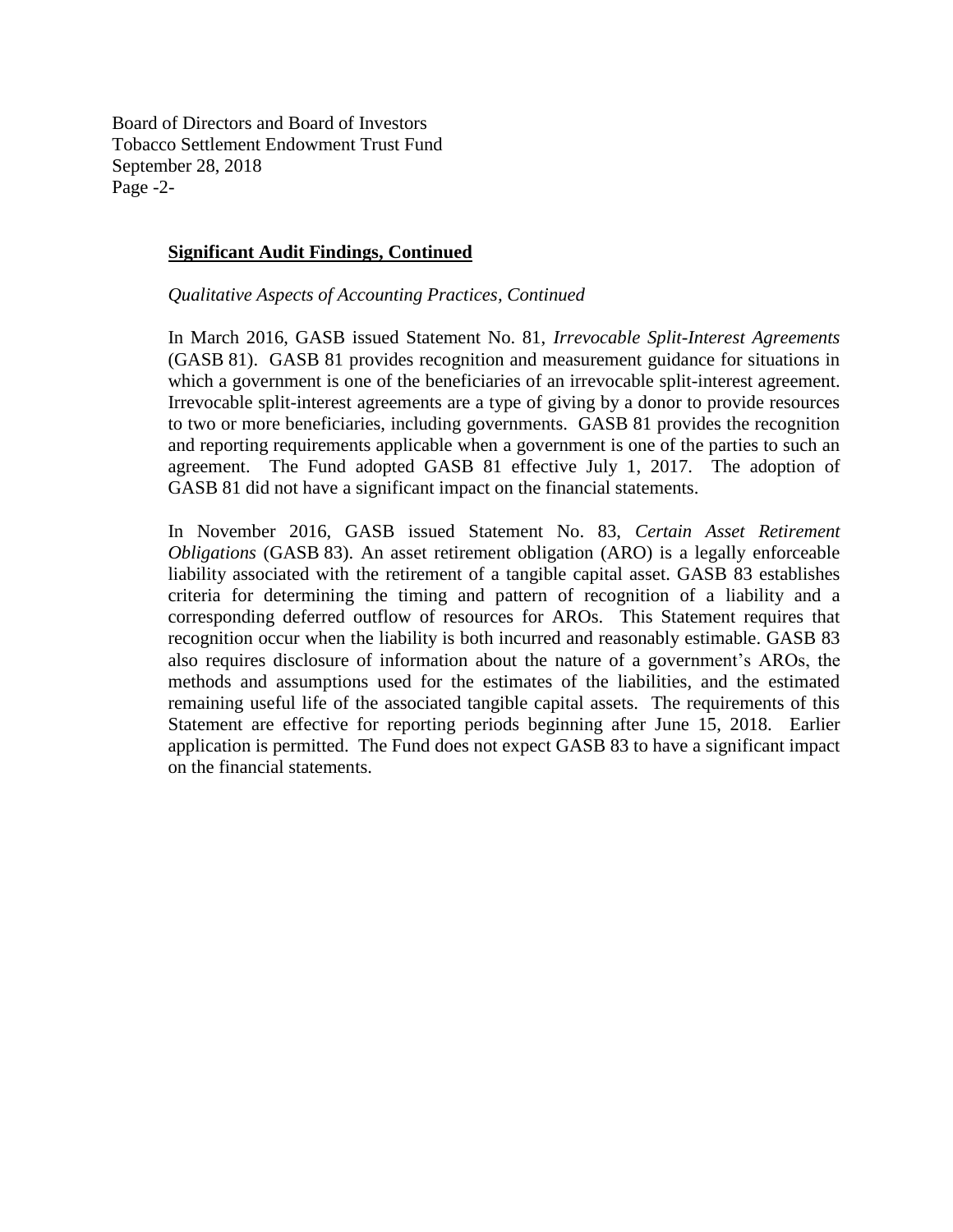Board of Directors and Board of Investors Tobacco Settlement Endowment Trust Fund September 28, 2018 Page -3-

#### **Significant Audit Matters, Continued**

#### *Qualitative Aspects of Accounting Practices, Continued*

In January 2017, GASB issued Statement No. 84, *Fiduciary Activities* (GASB 84). GASB 84 establishes criteria for identifying fiduciary activities of all state and local governments. The focus of the criteria generally is on (1) whether a government is controlling the assets of the fiduciary activity and (2) the beneficiaries with whom a fiduciary relationship exists. Separate criteria are included to identify fiduciary component units and postemployment benefit arrangements that are fiduciary activities. GASB 84 describes four fiduciary funds that should be reported, if applicable: (1) pension (and other employee benefit) trust funds, (2) investment trust funds, (3) private-purpose trust funds, and (4) custodial funds. Custodial funds generally should report fiduciary activities that are not held in a trust or equivalent arrangement that meets specific criteria. GASB 84 also provides for recognition of a liability to the beneficiaries in a fiduciary fund when an event has occurred that compels the government to disburse fiduciary resources. Events that compel a government to disburse fiduciary resources occur when a demand for the resources has been made or when no further action, approval, or condition is required to be taken or met by the beneficiary to release the assets. The requirements of GASB 84 are effective for reporting periods beginning after December 15, 2018. Earlier application is permitted. The Fund does not expect GASB 84 to have a significant impact on the financial statements.

In March 2017, GASB issued Statement No 85, *Omnibus 2017* (GASB 85). GASB 85 clarified several practice issues identified during the application of earlier GASB pronouncements. GASB 85 addresses topics including the blending of component units, goodwill and negative goodwill, fair value measurement and application, employer accounting and reporting for pensions and OPEB, and reporting by OPEB plans. The Fund adopted GASB 85 effective July 1, 2017. The adoption of GASB 85 did not have a significant impact on the financial statements.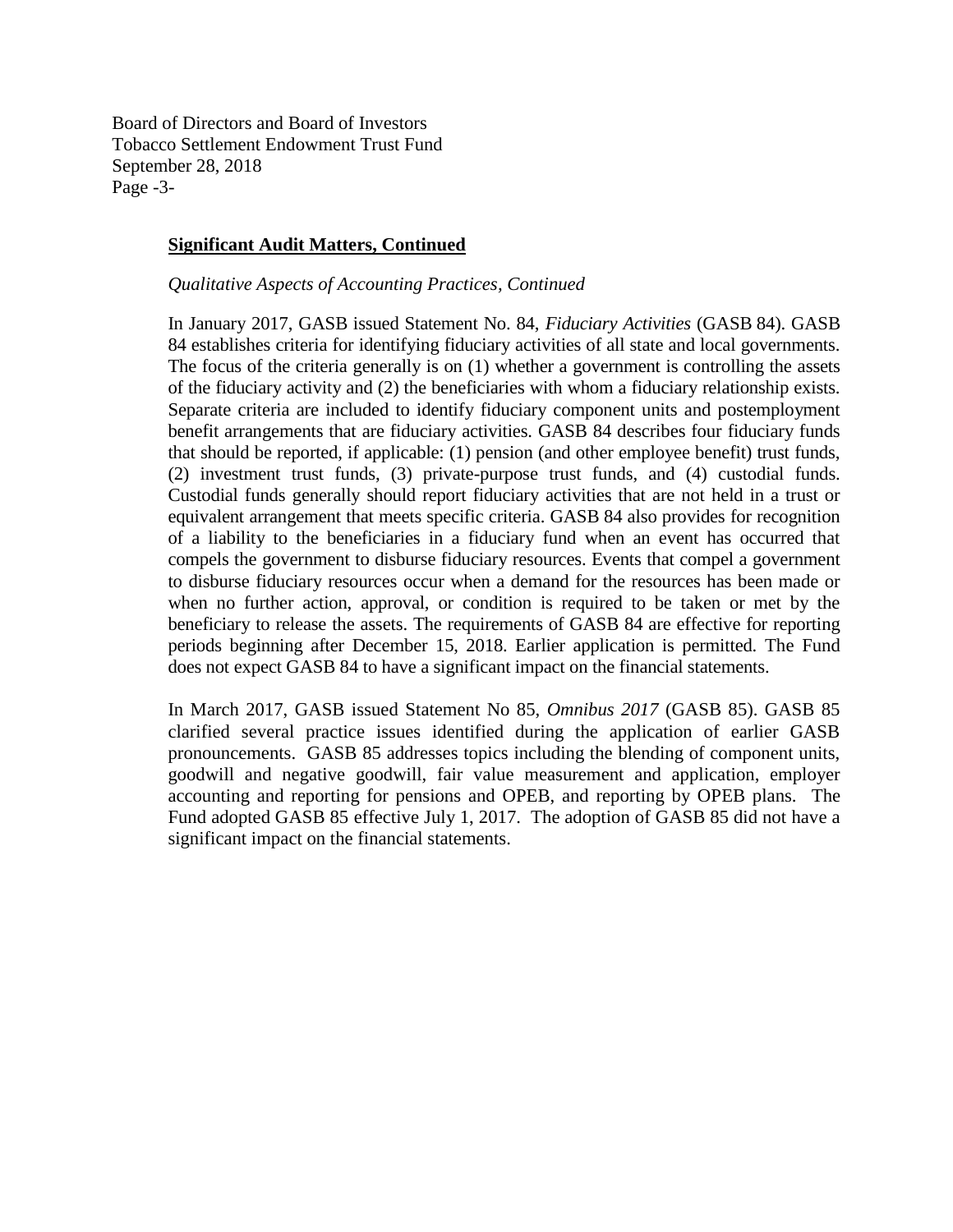Board of Directors and Board of Investors Tobacco Settlement Endowment Trust Fund September 28, 2018 Page -4-

#### **Significant Audit Matters, Continued**

*Qualitative Aspects of Accounting Practices, Continued*

In May 2017, GASB issued Statement No. 86, *Certain Debt Extinguishment Issues* (GASB 86). GASB 86 provides guidance regarding the in-substance defeasance of debt. Normally, a government will issue new debt at favorable rates and place the proceeds in trust to eliminate the liability of an existing debt. GASB 86 provides accounting and reporting guidance for situations where a government irrevocably sets aside cash and other assets to defease an existing debt. Guidance also addresses prepaid insurance related to extinguished debt and the financial valuation and disclosure of other assets used to defease debt. The Fund adopted GASB 86 effective July 1, 2017. The adoption of GASB 86 did not have a significant impact on the financial statements.

In June 2017, GASB issued Statement No. 87, *Leases* (GASB 87). GASB 87 defines a lease as a contract that conveys control of the right to use another entity's nonfinancial asset (the underlying asset) as specified in the contract for a period of time in an exchange or exchange-like transaction. GASB 87 improves accounting and financial reporting for leases by governments by requiring recognition of certain lease assets and liabilities for leases that previously were classified as operating leases and recognized as inflows of resources or outflows of resources based on the payment provisions of the contract. It establishes a single model for lease accounting based on the foundational principle that leases are financings of the right to use an underlying asset. Under GASB 87, a lessee is required to recognize a lease liability and an intangible right-to-use lease asset, and a lessor is required to recognize a lease receivable and a deferred inflow of resources, thereby enhancing the relevance and consistency of information about governments' leasing activities. The requirements of this Statement are effective for reporting periods beginning after December 15, 2019. Earlier application is encouraged. The Fund has not determined the impact of GASB 87 on the financial statements.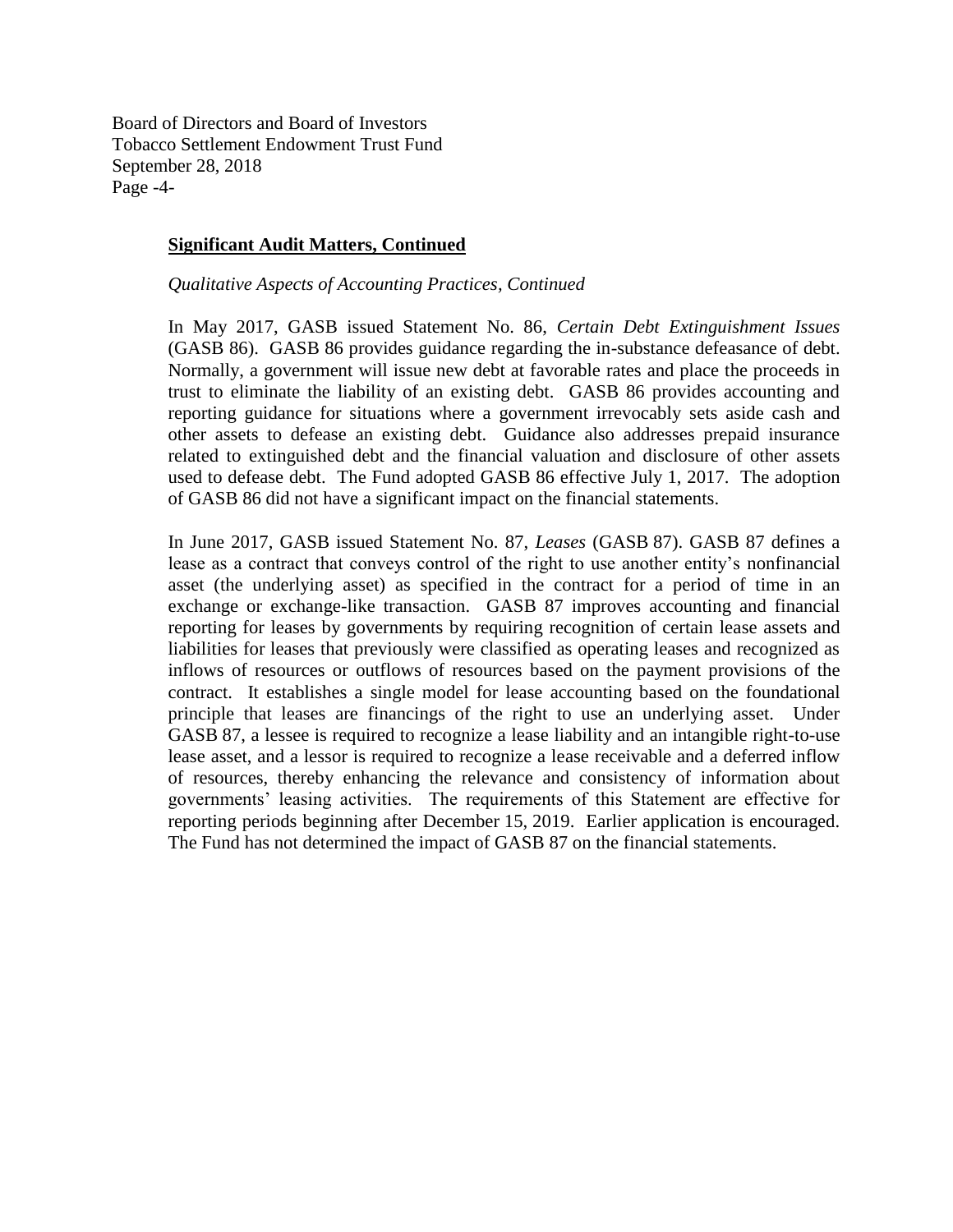Board of Directors and Board of Investors Tobacco Settlement Endowment Trust Fund September 28, 2018 Page -5-

#### **Significant Audit Matters, Continued**

*Qualitative Aspects of Accounting Practices, Continued*

In April 2018, GASB issued Statement No. 88, *Certain Disclosures Related to Debt, Including Direct Borrowings and Direct Placements* (GASB 88). GASB 88 improves disclosures related to debt, including direct borrowings and direct placements. It also clarifies which liabilities governments should include when disclosing information related to debt. GASB 88 defines debt as a liability that arises from a contractual obligation to pay cash (or other assets) in one or more payments to settle an amount that is fixed at the date the contractual obligation is established. GASB 88 also requires additional essential information related to debt be disclosed in the notes to financial statements, including unused lines of credit; assets pledged as collateral for the debt; and terms specified in debt agreements related to significant events of default, significant termination events, and significant acceleration clauses. The requirements of GASB 88 are effective for reporting periods beginning after June 15, 2018. The Fund does not expect GASB 88 to have a significant impact on the financial statements.

In June 2018, GASB issued Statement No. 89, *Accounting for Interest Cost Incurred Before the End of a Construction Period* (GASB 89). GASB 89 enhances the relevance and comparability of information about capital assets and the cost of borrowing for a reporting period and to simplify accounting for interest cost incurred before the end of a construction period. This statement supersedes paragraphs 5–22 of Statement No. 62, *Codification of Accounting and Financial Reporting Guidance Contained in Pre-November 30, 1989 FASB and AICPA Pronouncements*. This Statement requires that interest cost incurred before the end of a construction period be recognized as an expense in the period in which the cost is incurred for financial statements prepared using the economic resources measurement focus. As a result, interest cost incurred before the end of a construction period will not be included in the historical cost of a capital asset reported in a business-type activity or enterprise fund. This Statement also reiterates that in financial statements prepared using the current financial resources measurement focus, interest cost incurred before the end of a construction period should be recognized as an expenditure on a basis consistent with governmental fund accounting principles. The requirements of GASB 89 are effective for reporting periods beginning after December 15, 2019. The Fund does not expect GASB 89 to have a significant impact on the financial statements.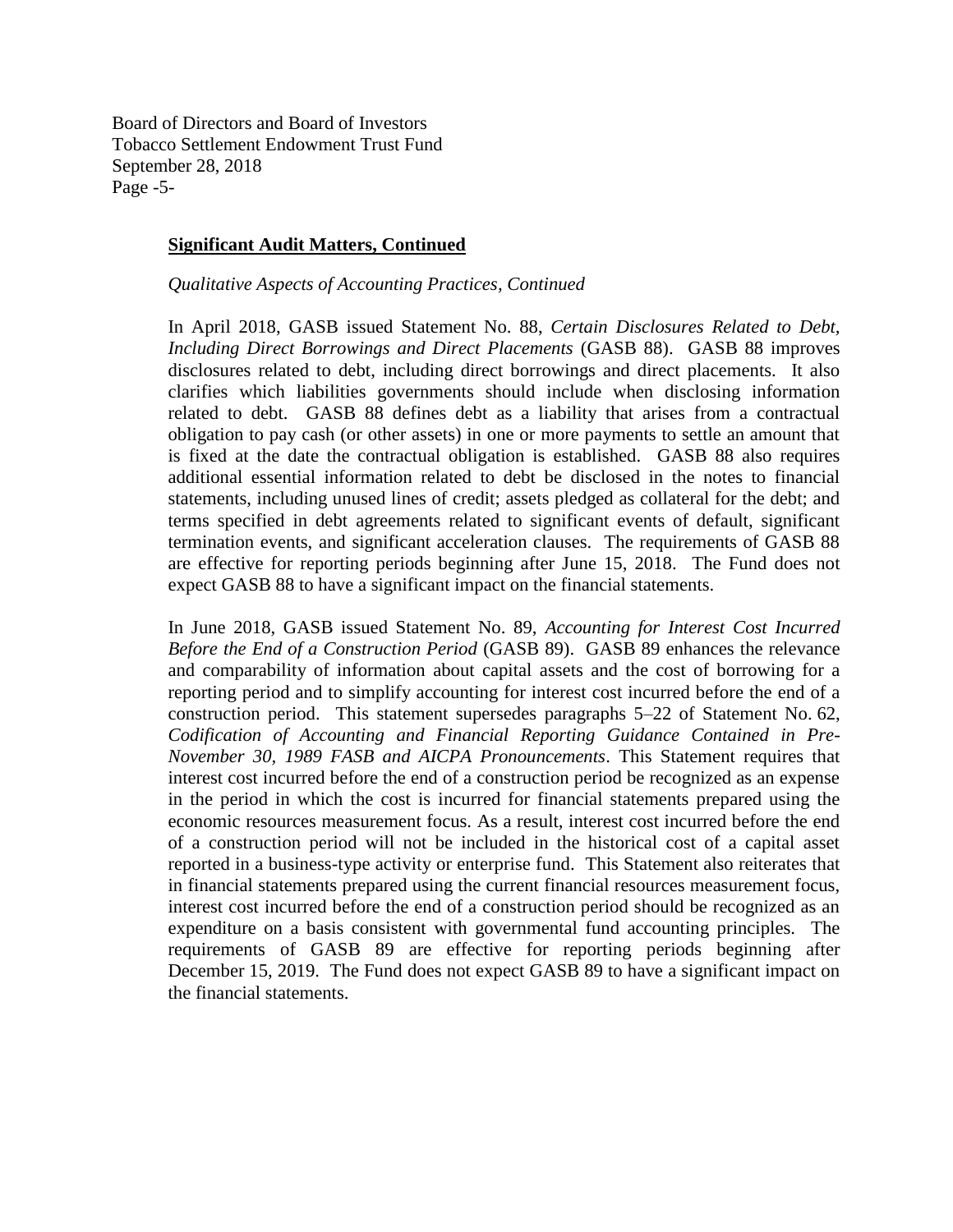Board of Directors and Board of Investors Tobacco Settlement Endowment Trust Fund September 28, 2018 Page -6-

## **Significant Audit Matters, Continued**

*Qualitative Aspects of Accounting Practices, Continued*

Accounting estimates are an integral part of the financial statements prepared by management and are based on management's knowledge and experience about past and current events and assumptions about future events. Certain accounting estimates are particularly sensitive because of their significance to the financial statements and because of the possibility that future events affecting them may differ significantly from those expected. The most sensitive estimate affecting the estimate of the fair value of investments was:

Management's estimate of the market value of investments is based on the investment custodian. We evaluated the key factors and assumptions used to develop the estimate of the market value of the investments in determining that it is reasonable in relation to the financial statements taken as a whole.

The financial statement disclosures are neutral, consistent, and clear.

#### *Difficulties Encountered in Performing the Audit*

We encountered no significant difficulties in dealing with management in performing and completing our audit.

## *Corrected and Uncorrected Misstatements*

Professional standards require us to accumulate all known and likely misstatements identified during the audit, other than those that are clearly trivial, and communicate them to the appropriate level of management. The attached schedule of uncorrected misstatements is not considered material to the June 30, 2018, financial statements.

#### *Disagreements with Management*

For purposes of this letter, a disagreement with management is a financial accounting, reporting, or auditing matter, whether or not resolved to our satisfaction, that could be significant to the financial statements or the auditors' report. We are pleased to report that no such disagreements arose during the course of our audit.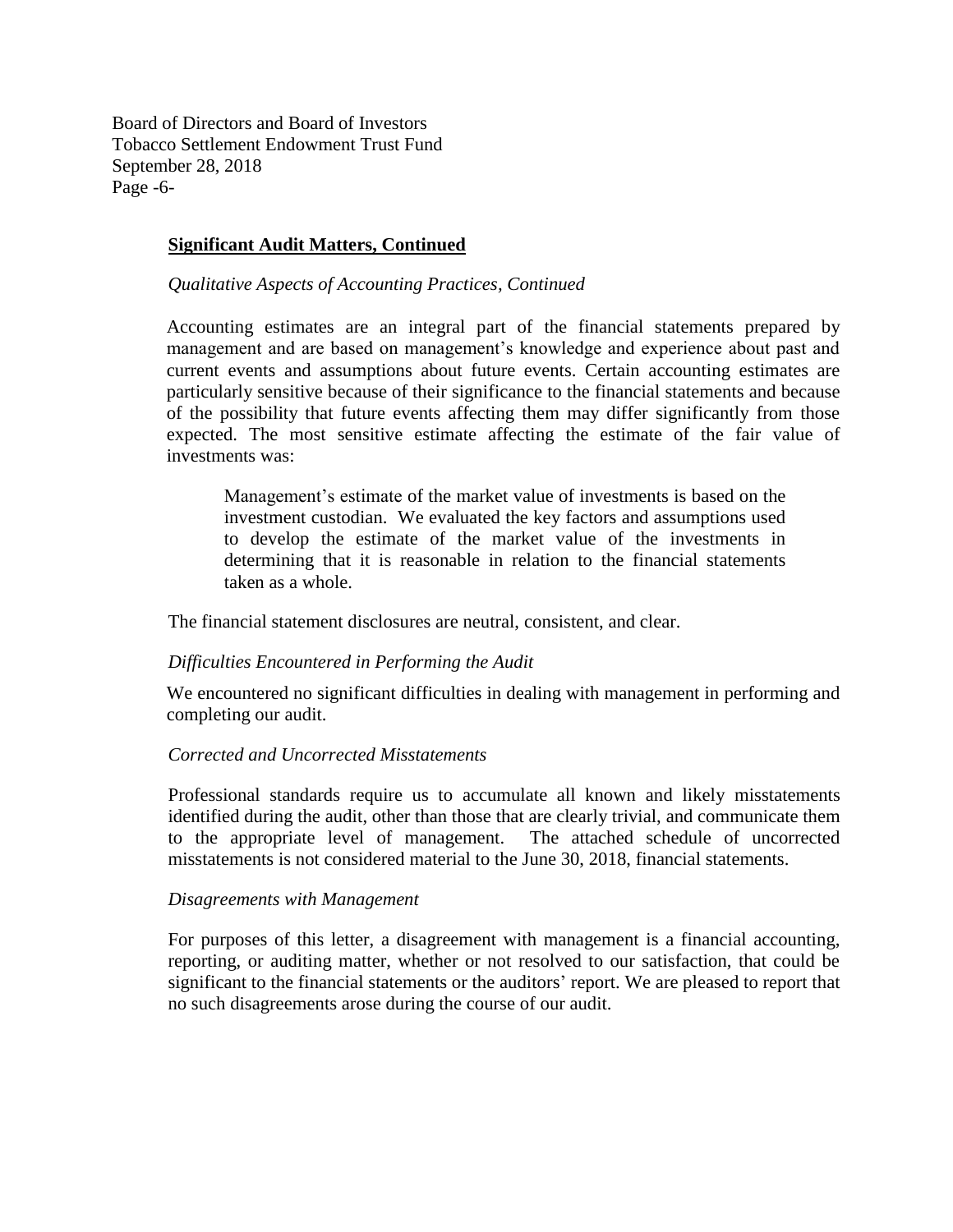Board of Directors and Board of Investors Tobacco Settlement Endowment Trust Fund September 28, 2018 Page -7-

## **Significant Audit Matters, Continued**

#### *Management Representations*

We have requested certain representations from management that are included in the management representation letter dated September 28, 2018.

## *Management Consultations with Other Independent Accountants*

In some cases, management may decide to consult with other accountants about auditing and accounting matters, similar to obtaining a "second opinion" on certain situations. If a consultation involves application of an accounting principle to the Fund's financial statements or a determination of the type of auditors' opinion that may be expressed on those statements, our professional standards require the consulting accountant to check with us to determine that the consultant has all the relevant facts. To our knowledge, there were no such consultations with other accountants.

## *Other Audit Matters or Issues*

We generally discuss a variety of matters, including the application of accounting principles and auditing standards, with management each year prior to retention as the Fund's auditors. However, these discussions occurred in the normal course of our professional relationship and our responses were not a condition to our retention.

## *Other Matters*

With respect to the supplementary information accompanying the financial statements, we made certain inquiries of management and evaluated the form, content, and methods of preparing the information to determine that the information complies with accounting principles generally accepted in the United States, the method of preparing it has not changed from the prior period, and the information is appropriate and complete in relation to our audit of the financial statements. We compared and reconciled the supplementary information to the underlying accounting records used to prepare the financial statements or to the financial statements themselves.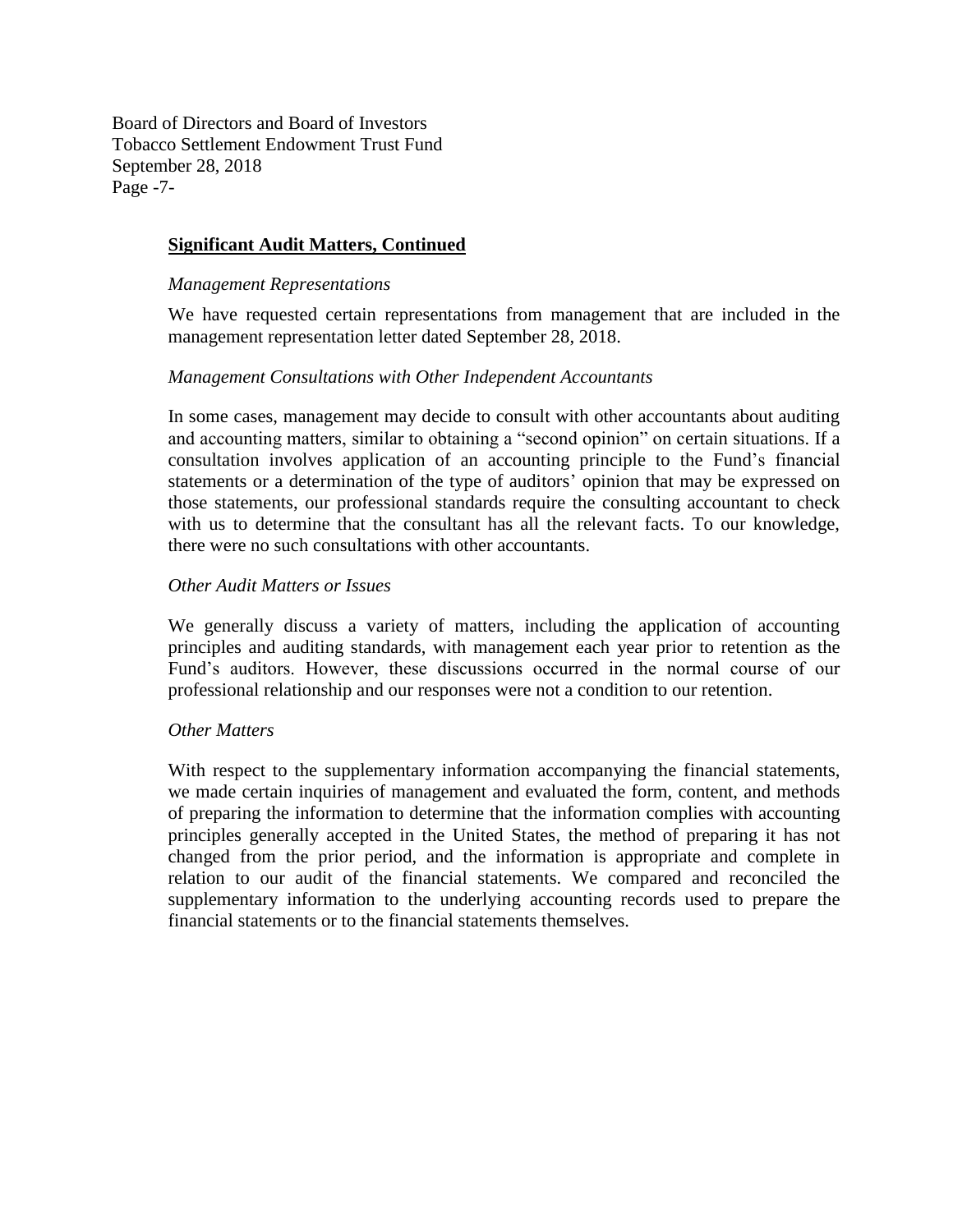Board of Directors and Board of Investors Tobacco Settlement Endowment Trust Fund September 28, 2018 Page -8-

#### **Other Required Communications**

We as independent auditors are required to:

- a. Communicate significant deficiencies and material weaknesses in internal control to the audit committee or its equivalent.
- b. Report directly to the audit committee (or equivalent) any fraud that causes a material misstatement of the financial statements and any fraud involving senior management. Fraud perpetrated by lower-level employees is also reported if it resulted in an individually significant misstatement.
- c. Report illegal acts that come to our attention (except those that are clearly inconsequential).

We have nothing to report.

This information is intended solely for the use of the Board of Directors and Board of Investors, management of the Fund, and the State of Oklahoma and is not intended to be and should not be used by anyone other than these specified parties.

Sincerely,

Finlay + Cook, PLLC